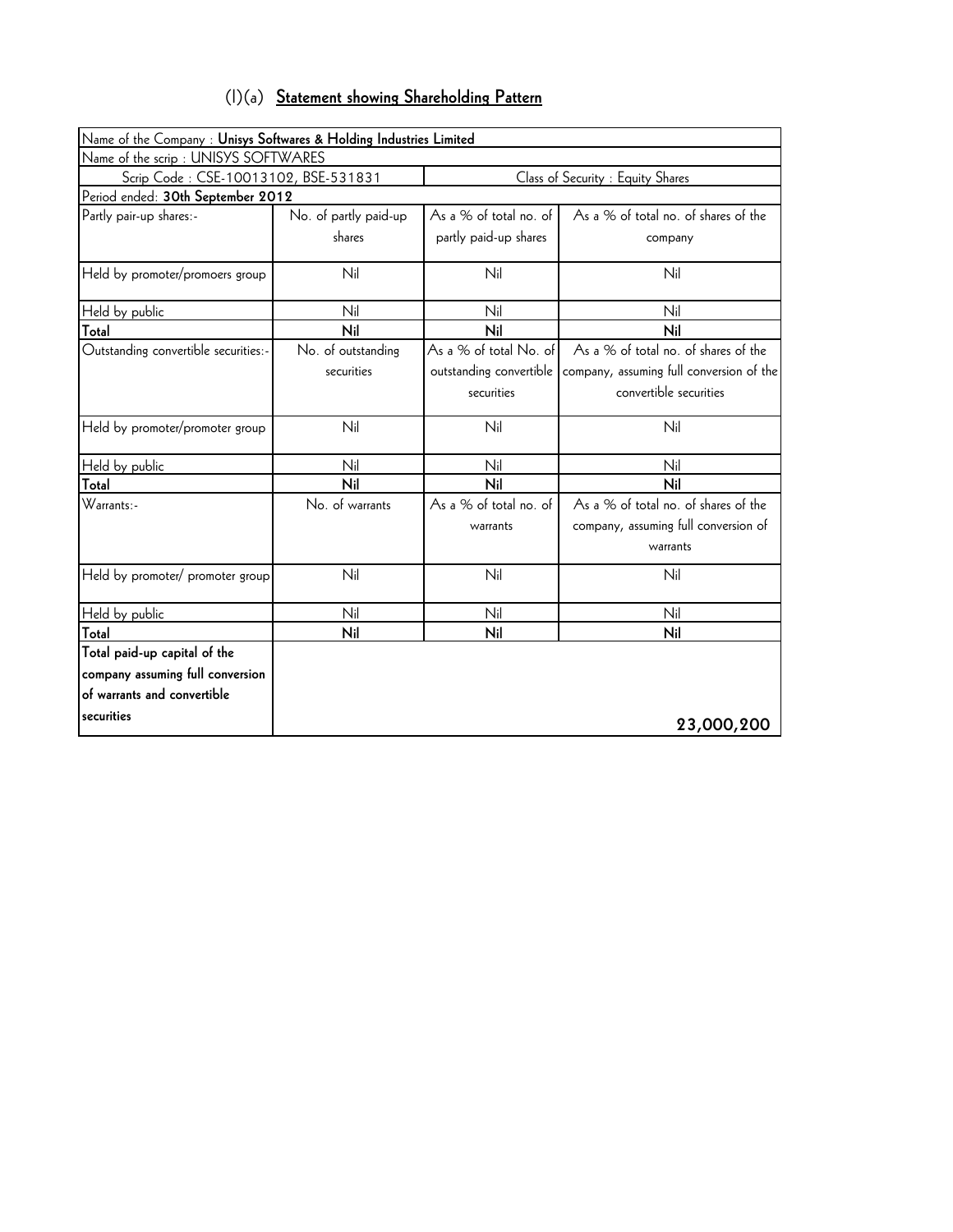## (I)(a) **Statement showing Shareholding Pattern under Clause 35 of the Listing Agreement**

| Name of the Company: |                                                | UNISYS SOFTWARES & HOLDING INDUSTRIES LTD. |                          |                          |                                    |                                   |               |                      |  |
|----------------------|------------------------------------------------|--------------------------------------------|--------------------------|--------------------------|------------------------------------|-----------------------------------|---------------|----------------------|--|
|                      | Scrip Code: CSE-10013102, BSE-531831           |                                            |                          |                          | Quarter ended:                     |                                   |               | 30th September 2012  |  |
|                      |                                                |                                            |                          |                          |                                    |                                   |               |                      |  |
|                      | Cate-gory Category of shareholder              | Number of                                  | Total number of          | Number of shares         |                                    |                                   |               |                      |  |
| code                 |                                                | shareholders                               | shares                   | held in                  | Total shareholding as a percentage |                                   |               | Shares Pledged or    |  |
|                      |                                                |                                            |                          | dematerialized form      |                                    | of total number of shares         |               | otherwise encumbered |  |
|                      |                                                |                                            |                          |                          |                                    | As a percentage   As a percentage | Number of     | As a                 |  |
|                      |                                                |                                            |                          |                          | of $(A+B)$                         | of $(A+B+C)$                      | Shares        | Percentage           |  |
|                      |                                                |                                            |                          |                          |                                    |                                   |               |                      |  |
| (1)                  | (II)                                           | (III)                                      | (IV)                     | (V)                      | (VI)                               | (VII)                             | (VIII)        | $(IX) = (VIII)$      |  |
|                      |                                                |                                            |                          |                          |                                    |                                   |               | /(VI) * 100          |  |
| (A)                  | Shareholding of Promoter and Promoter Group    |                                            |                          |                          |                                    |                                   |               |                      |  |
|                      | Indian                                         |                                            |                          |                          |                                    |                                   |               |                      |  |
| $-1$                 |                                                |                                            |                          |                          |                                    |                                   |               |                      |  |
| (a)                  | Individuals/ Hindu Undivided Family            | 5                                          | 4,256,400                | 4,256,400                | 18.506%                            | 18.506%                           |               |                      |  |
| (b)                  | Central Government/ State Government(s)        |                                            |                          |                          | 0.000%                             | 0.000%                            |               |                      |  |
| (c)                  | <b>Bodies Corporate</b>                        | $\overline{2}$                             | 1,000,000                |                          | 4.348%                             | 4.348%                            | $\sim$        |                      |  |
| (d)                  | Financial Institutions/ Banks                  |                                            |                          |                          | 0.000%                             | 0.000%                            |               |                      |  |
| (e)                  | Any Other - Specify                            |                                            |                          |                          | 0.000%                             | 0.000%                            | $\mathcal{L}$ |                      |  |
|                      | Directors                                      | 3                                          | 139,900                  | 139,900                  | 0.608%                             | 0.608%                            | ÷.            |                      |  |
|                      | Directors Relatives                            | 5                                          | 163,100                  | 163,000                  | 0.709%                             | 0.709%                            |               |                      |  |
|                      | Sub-Total (A)(1)                               | 15                                         | 5,559,400                | 4,559,300                | 24.171%                            | 24.171%                           |               |                      |  |
| $-2$                 | Foreign                                        |                                            |                          |                          | 0.000%                             | 0.000%                            |               |                      |  |
| (a)                  | Individuals (Non-Resident Individuals/ Foreign | ÷.                                         |                          |                          | 0.000%                             | 0.000%                            |               |                      |  |
|                      | Individuals)                                   |                                            |                          |                          |                                    |                                   |               |                      |  |
| (b)                  | <b>Bodies Corporate</b>                        | $\overline{\phantom{a}}$                   | ÷,                       | $\blacksquare$           | 0.000%                             | 0.000%                            |               |                      |  |
| (c)                  | Institutions                                   | ÷.                                         | $\omega$                 | ÷.                       | 0.000%                             | 0.000%                            | $\sim$        |                      |  |
| (d)                  | Qualified Foreign Investor                     | ÷,                                         | $\omega$                 |                          | 0.000%                             | 0.000%                            |               |                      |  |
| (e)                  | Any Other (specify)                            | $\mathbf{r}$                               | ×.                       | $\sim$                   | 0.000%                             | 0.000%                            | $\mathcal{L}$ |                      |  |
|                      | Sub-Total (A)(2)                               | $\blacksquare$                             | $\omega$                 | $\blacksquare$           | 0.000%                             | 0.000%                            |               |                      |  |
|                      | Total Shareholding of Promoter and Promoter    |                                            |                          |                          |                                    |                                   |               |                      |  |
|                      |                                                |                                            |                          |                          |                                    |                                   |               |                      |  |
|                      | Group $(A) = (A)(1) + (A)(2)$                  | 15                                         | 5,559,400                | 4,559,300                | 24.171%                            | 24.171%                           |               |                      |  |
| (B)                  | Public shareholding                            |                                            |                          |                          | 0.000%                             | 0.000%                            | N.A.          | N.A.                 |  |
| $-1$                 | Institutions                                   |                                            |                          |                          | 0.000%                             | 0.000%                            | N.A.          | N.A.                 |  |
| (a)                  | Mutual Funds/ UTI                              |                                            |                          |                          | 0.000%                             | 0.000%                            |               |                      |  |
| (b)                  | Financial Institutions/ Banks                  | $\mathbf{1}$                               | 100                      | 100                      | 0.000%                             | 0.000%                            |               |                      |  |
| (c)                  | Central Government/ State Government(s)        | $\blacksquare$                             | $\blacksquare$           | $\blacksquare$           | 0.000%                             | 0.000%                            |               |                      |  |
| (d)                  | Venture Capital Funds                          | $\overline{\phantom{a}}$                   | $\blacksquare$           | $\overline{\phantom{a}}$ | 0.000%                             | 0.000%                            |               |                      |  |
| (e)                  | Insurance Companies                            | $\blacksquare$                             | $\omega$                 | $\blacksquare$           | 0.000%                             | 0.000%                            |               |                      |  |
| (f)                  | Foreign Institutional Investors                | $\blacksquare$                             | $\omega$                 | ÷,                       | 0.000%                             | 0.000%                            |               |                      |  |
| (g)                  | Foreign Venture Capital Investors              | $\overline{a}$                             | ×.                       | $\sim$                   | 0.000%                             | 0.000%                            |               |                      |  |
| (h)                  | Qualified Foreign Investors                    | $\blacksquare$                             | $\sim$                   | $\blacksquare$           | 0.000%                             | 0.000%                            |               |                      |  |
| (i)                  | Any Other (specify)                            | $\overline{\phantom{a}}$                   | $\overline{\phantom{a}}$ | $\overline{\phantom{a}}$ | 0.000%                             | 0.000%                            |               |                      |  |
|                      | $Sub-Total (B)(1)$                             | 1                                          | 100                      | 100                      | 0.000%                             | 0.000%                            |               |                      |  |
| $-2$                 | Non-institutions                               |                                            |                          |                          | 0.000%                             | 0.000%                            | N.A.          | N.A.                 |  |
| (a)                  | <b>Bodies Corporate</b>                        | 151                                        | 14,023,868               | 11,933,368               | 60.973%                            | 60.973%                           |               |                      |  |
| (b)                  | Individuals -                                  |                                            |                          |                          | 0.000%                             | 0.000%                            |               |                      |  |
| i.                   | Individual shareholders holding nominal share  | 1,211                                      | 446,409                  | 235,407                  | 1.941%                             | 1.941%                            |               |                      |  |
|                      | capital up to Rs. 1 lakh.                      |                                            |                          |                          |                                    |                                   |               |                      |  |
|                      |                                                |                                            |                          |                          |                                    |                                   |               |                      |  |
| ii.                  | Individual shareholders holding nominal share  | 48                                         | 2,856,611                | 2,508,011                | 12.420%                            | 12.420%                           |               |                      |  |
|                      | capital in excess of Rs. 1 lakh.               |                                            |                          |                          |                                    |                                   |               |                      |  |
| (c)                  | Qualified Foreign Investors                    | $\blacksquare$                             |                          |                          | 0.000%                             | 0.000%                            |               |                      |  |
| (d)                  | Any Other (specify) - NRI / OCB                | 4                                          | 726                      | 726                      | 0.003%                             | 0.003%                            |               |                      |  |
|                      | Hindu Undivided Family                         | 16                                         | 94,036                   | 94,036                   | 0.409%                             | 0.409%                            |               |                      |  |
|                      | Clearing Member                                | 5                                          | 19,050                   | 19,050                   | 0.083%                             | 0.083%                            |               |                      |  |
|                      |                                                |                                            |                          |                          |                                    |                                   |               |                      |  |
|                      | Sub-Total (B)(2)                               | 1,435                                      | 17,440,700               | 14,790,598               | 75.828%                            | 75.828%                           |               |                      |  |
|                      | Public<br>Shareholding<br>$(B) =$<br>Total     | 1,436                                      | 17,440,800               | 14,790,698               | 75.829%                            | 75.829%                           |               |                      |  |
|                      | $(B)(1)+(B)(2)$                                |                                            |                          |                          |                                    |                                   | N.A.          | N.A.                 |  |
|                      | TOTAL $(A)+(B)$                                | 1,451                                      | 23,000,200               | 19,349,998               | 100.000%                           | 100.000%                          |               |                      |  |
| (C)                  | Shares held by Custodians and against which    |                                            |                          |                          | 0.000%                             | 0.000%                            |               |                      |  |
|                      | Depository Receipts have been issued           |                                            |                          |                          |                                    |                                   | N.A.          | N.A.                 |  |
| (1)                  | Promoter and Promoter Group                    |                                            |                          |                          | 0.000%                             | 24.171%                           |               |                      |  |
| (2)                  | Public                                         |                                            |                          |                          | 0.000%                             | 75.829%                           | N.A.          | N.A.                 |  |
|                      | TOTAL <sub>(C)</sub>                           |                                            |                          |                          |                                    |                                   |               |                      |  |
|                      | GRAND TOTAL $(A)+(B)+(C)$                      | 1,451                                      | 23,000,200               | 19,349,998               | 100.000%                           | 100.000%                          |               |                      |  |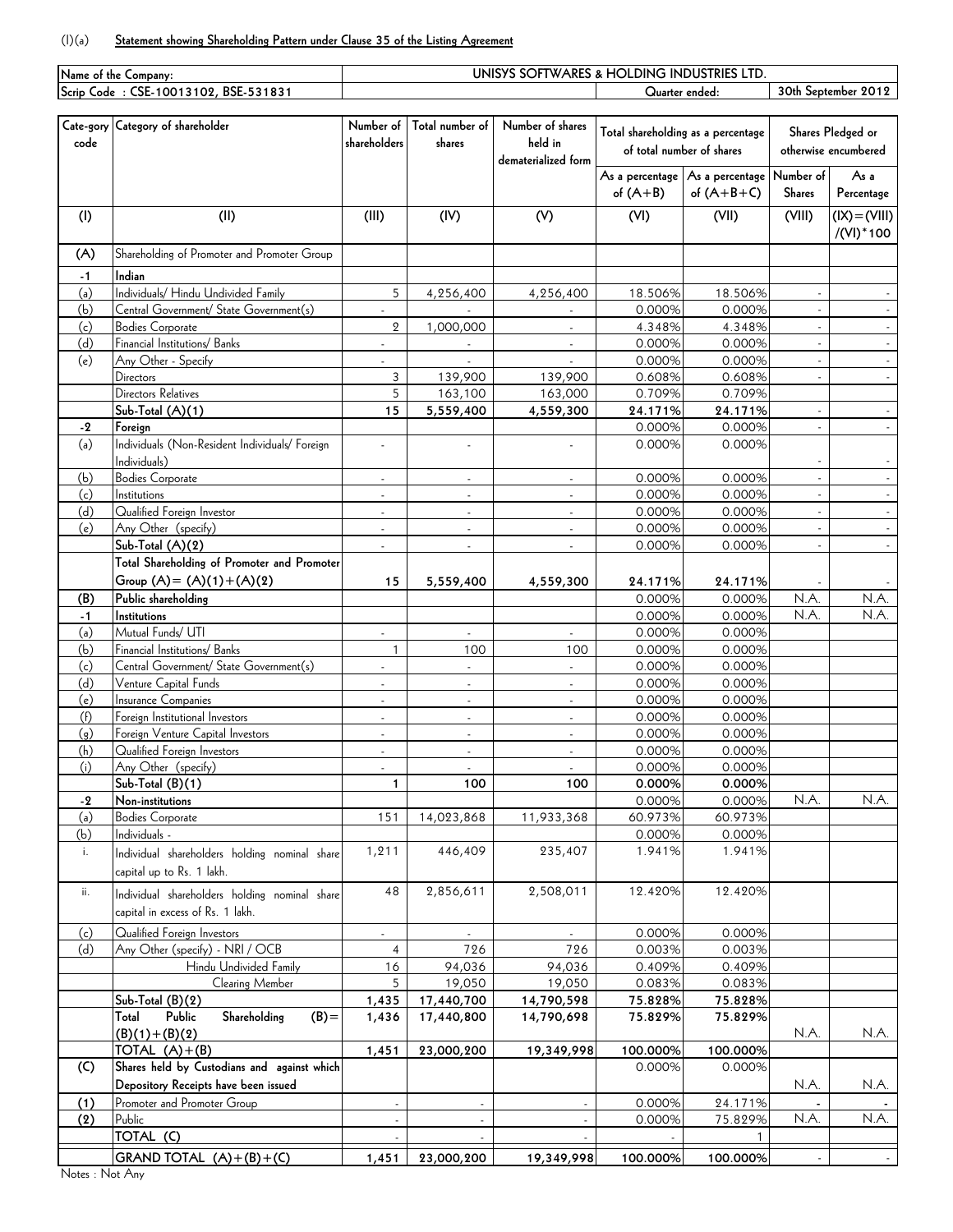|                                      | Name of the Company:                                                                              | UNISYS SOFTWARES & HOLDING INDUSTRIES LTD. |                    |                          |                               |                          |                          |                                 |                          |                               |                                 |  |
|--------------------------------------|---------------------------------------------------------------------------------------------------|--------------------------------------------|--------------------|--------------------------|-------------------------------|--------------------------|--------------------------|---------------------------------|--------------------------|-------------------------------|---------------------------------|--|
| Scrip Code: CSE-10013102, BSE-531831 |                                                                                                   |                                            |                    |                          |                               |                          |                          |                                 | Quarter ended:           |                               | 30th September 2012             |  |
| (l)(b)                               | Statement showing Shareholding of persons belonging to the category "Promoter and Promoter Group" |                                            |                    |                          |                               |                          |                          |                                 |                          |                               |                                 |  |
| Sr. No.                              | Name of the shareholder                                                                           |                                            |                    |                          |                               |                          |                          |                                 |                          | <b>Details of Convertible</b> | Total shares (including         |  |
|                                      |                                                                                                   | Details of Shares held                     |                    |                          | <b>Encumbered Shares</b>      |                          |                          | <b>Details of Warrants</b>      |                          | <b>Securities</b>             | underlying shares               |  |
|                                      |                                                                                                   | Number of shares                           | As a % of          | Number                   | As <sub>a</sub>               | As a % of Grand          | Number of                | As a % of                       | Number of                | As a % of                     | assuming full conversion        |  |
|                                      |                                                                                                   |                                            | <b>Grand Total</b> |                          | Percentage                    | Total $(A)+(B)$          | Warrants held            | Total No. of                    | Convertible              | Total No. of                  | of warrants and                 |  |
|                                      |                                                                                                   |                                            | $(A)+(B)+(C)$      |                          |                               | $+(C)$ of Sub-           |                          | Warrants of the Securities held |                          | Convertible                   | convertible securities) as      |  |
|                                      |                                                                                                   |                                            | C)                 |                          |                               | Clause (I)(a)            |                          | same Class                      |                          | Securities of                 | a % of diluted share<br>capital |  |
|                                      |                                                                                                   |                                            |                    |                          |                               |                          |                          |                                 |                          | the same Class                |                                 |  |
| (1)                                  | (II)                                                                                              | (III)                                      | (IV)               | (V)                      | $(VI) = (V)/($<br>$III)^*100$ | (VII)                    | (VIII)                   | (XI)                            | (X)                      | (XI)                          | (X  )                           |  |
|                                      | Sushil Kr. Purohit                                                                                | 998,000                                    | 4.339%             |                          |                               | $\overline{\phantom{a}}$ |                          | $\overline{\phantom{a}}$        |                          |                               | 998,000                         |  |
| $\overline{2}$                       | Jagdish Prasad Purohit                                                                            | 995,700                                    | 4.329%             |                          | $\overline{\phantom{a}}$      | $\overline{\phantom{a}}$ |                          | $\overline{\phantom{a}}$        |                          |                               | 995,700                         |  |
| 3                                    | Pawan Kr. Purohit                                                                                 | 994,300                                    | 4.323%             | $\blacksquare$           | $\overline{\phantom{a}}$      | $\overline{\phantom{a}}$ |                          | $\overline{\phantom{a}}$        | $\overline{\phantom{a}}$ | $\overline{\phantom{a}}$      | 994,300                         |  |
| $\overline{4}$                       | Kailash Prasad Purohit                                                                            | 981,000                                    | 4.265%             |                          | $\overline{\phantom{a}}$      | $\overline{\phantom{a}}$ | $\overline{a}$           | $\sim$                          | $\overline{\phantom{a}}$ | $\overline{\phantom{a}}$      | 981,000                         |  |
| 5                                    | Jagdish Prasad Purohit                                                                            | 287,400                                    | 1.250%             |                          | $\blacksquare$                | $\blacksquare$           |                          | $\overline{\phantom{a}}$        | $\overline{\phantom{a}}$ | $\blacksquare$                | 287,400                         |  |
| 6                                    | Neha Cassettes Pvt. Ltd.                                                                          | 500,000                                    | 2.174%             |                          | $\overline{\phantom{a}}$      | $\overline{\phantom{a}}$ | $\overline{\phantom{a}}$ | $\overline{\phantom{a}}$        | $\overline{\phantom{a}}$ | $\overline{\phantom{a}}$      | 500,000                         |  |
| $\overline{7}$                       | Jai Ambe Cassettes Pvt. Ltd.                                                                      | 500,000                                    | 2.174%             | $\overline{\phantom{a}}$ | $\overline{\phantom{a}}$      | $\overline{\phantom{a}}$ | $\overline{\phantom{a}}$ | $\overline{\phantom{a}}$        | $\overline{\phantom{a}}$ | $\overline{\phantom{a}}$      | 500,000                         |  |
| 8                                    | Sushil Kr. Purohit                                                                                | 74,900                                     | 0.326%             | $\blacksquare$           | $\blacksquare$                | $\blacksquare$           | $\blacksquare$           | $\sim$                          | $\overline{\phantom{a}}$ | $\blacksquare$                | 74,900                          |  |
| 9                                    | <b>Bimal Joshi</b>                                                                                | 53,000                                     | 0.230%             | $\overline{\phantom{a}}$ | $\overline{\phantom{a}}$      | $\overline{\phantom{a}}$ | $\overline{\phantom{a}}$ | $\overline{\phantom{a}}$        | $\overline{\phantom{a}}$ | $\overline{\phantom{a}}$      | 53,000                          |  |
| 10                                   | Jagdish Prasad Purohit                                                                            | 15,000                                     | 0.065%             |                          | $\overline{\phantom{a}}$      | $\overline{\phantom{a}}$ |                          | $\overline{\phantom{a}}$        | $\overline{\phantom{a}}$ | $\overline{\phantom{a}}$      | 15,000                          |  |
| 11                                   | Kailash Prasad Purohit                                                                            | 50,000                                     | 0.217%             | $\overline{\phantom{a}}$ | $\overline{\phantom{a}}$      | $\overline{\phantom{a}}$ | $\overline{\phantom{a}}$ | $\overline{\phantom{a}}$        | $\overline{\phantom{a}}$ | $\overline{\phantom{a}}$      | 50,000                          |  |
| 12                                   | Pawan Kr. Purohit                                                                                 | 50,000                                     | 0.217%             |                          | $\blacksquare$                | $\blacksquare$           | $\overline{\phantom{a}}$ | $\overline{\phantom{a}}$        |                          | $\blacksquare$                | 50,000                          |  |
| 13                                   | Dolly Purohit                                                                                     | 30,000                                     | 0.130%             |                          | $\overline{\phantom{a}}$      | $\overline{\phantom{a}}$ |                          |                                 |                          | $\overline{\phantom{a}}$      | 30,000                          |  |
| 14                                   | Priyanka Purohit                                                                                  | 30,000                                     | 0.130%             |                          | $\overline{\phantom{a}}$      | $\overline{\phantom{a}}$ | $\overline{\phantom{a}}$ |                                 |                          | $\overline{\phantom{a}}$      | 30,000                          |  |
| 15                                   | <b>Balchand Purohit</b>                                                                           | 100                                        | 0.000%             |                          | $\overline{\phantom{a}}$      | $\overline{\phantom{a}}$ |                          | $\overline{\phantom{a}}$        | $\overline{\phantom{a}}$ | $\overline{\phantom{a}}$      | 100                             |  |
|                                      | <b>TOTAL</b>                                                                                      | 5,559,400                                  | 24.171%            |                          | $\overline{\phantom{a}}$      | $\blacksquare$           |                          | $\sim$                          |                          |                               | 5,559,400                       |  |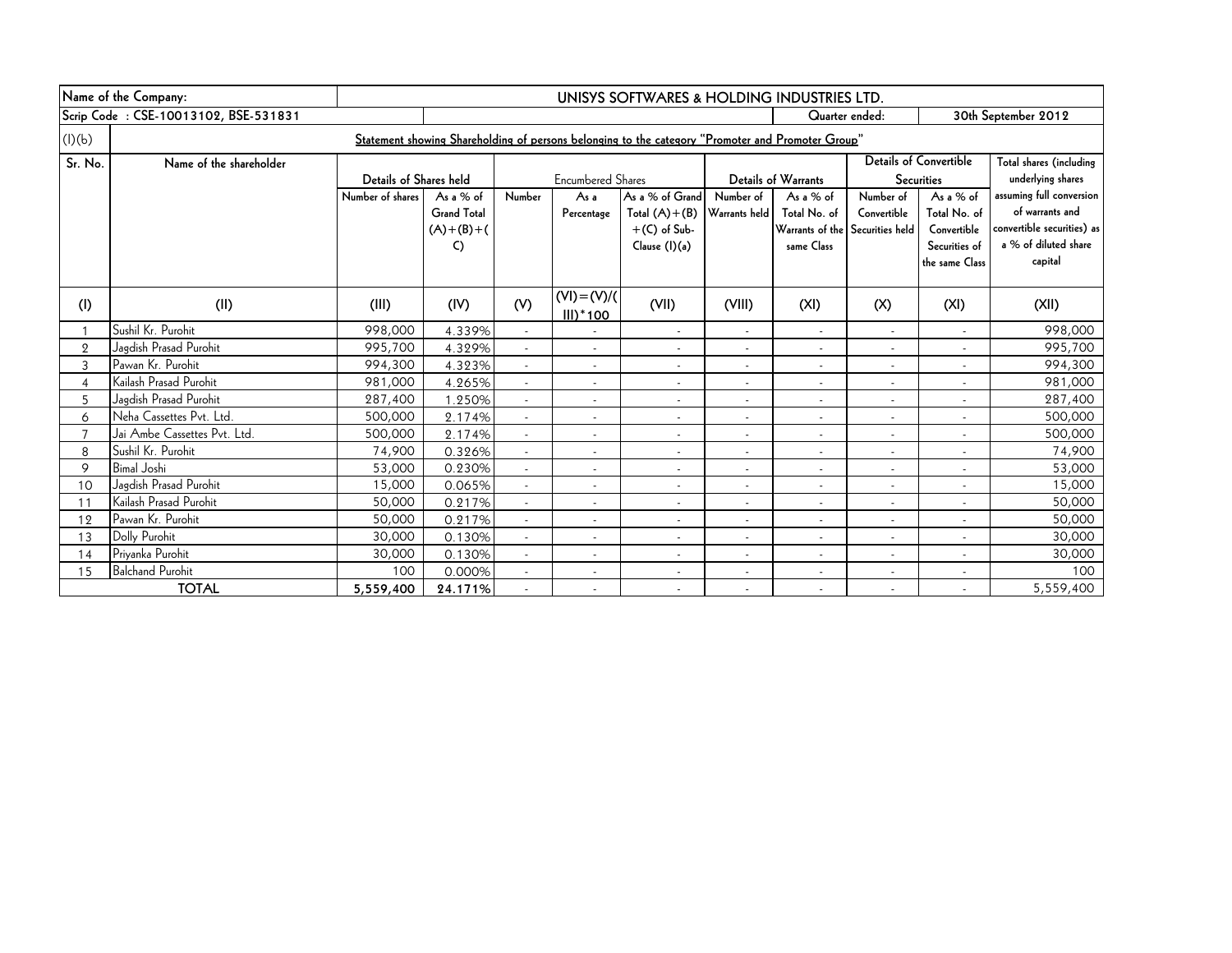| (I)(c)(i)      | Statement showing holding of securities (including shares, warrants, convertible securities) of persons belonging to the category "Public" and holding more than 1% of the total number of shares                      |                                                                                    |                                        |                            |                                                         |                                                       |                                                      |                                                                                                        |
|----------------|------------------------------------------------------------------------------------------------------------------------------------------------------------------------------------------------------------------------|------------------------------------------------------------------------------------|----------------------------------------|----------------------------|---------------------------------------------------------|-------------------------------------------------------|------------------------------------------------------|--------------------------------------------------------------------------------------------------------|
| Sr. No.        | Name of the shareholder                                                                                                                                                                                                |                                                                                    | <b>Total Shares Held</b>               |                            | Details of Warrants                                     |                                                       | <b>Details of Convertible Securities</b>             | Total shares (including underlying shares                                                              |
|                |                                                                                                                                                                                                                        | Number of<br>shares                                                                | As a % of Grand Total<br>$(A)+(B)+(C)$ | Number of<br>Warrants held | As a % of Total<br>No. of Warrants<br>of the same Class | Number of<br>Convertible<br><b>Securities</b><br>held | As a % of Total No. of<br>Warrants of the same Class | assuming full conversion of warrants and<br>convertible securities) as a % of diluted<br>share capital |
| (1)            | (II)                                                                                                                                                                                                                   | (III)                                                                              | (IV)                                   | (V)                        | (VI)                                                    | (VII)                                                 | (VIII)                                               | (IX)                                                                                                   |
|                | Sahayta Financial Consultancy Services India                                                                                                                                                                           |                                                                                    |                                        |                            |                                                         |                                                       |                                                      |                                                                                                        |
| 1              | Pvt. Limited                                                                                                                                                                                                           | 1,000,000                                                                          | 4.35%                                  |                            |                                                         |                                                       |                                                      | 1,000,000                                                                                              |
| $\overline{2}$ | Esquare Enclave Private Limited                                                                                                                                                                                        | 596,588                                                                            | 2.59%                                  | $\overline{\phantom{a}}$   | $\overline{\phantom{a}}$                                | $\sim$                                                | $\sim$                                               | 596,588                                                                                                |
| 3              | <b>Confort Securities Limited</b>                                                                                                                                                                                      | 624,899                                                                            | 2.72%                                  | $\overline{\phantom{a}}$   | $\overline{\phantom{a}}$                                |                                                       | $\overline{\phantom{a}}$                             | 624,899                                                                                                |
| $\overline{4}$ | <b>SKM Travels Private Limited</b>                                                                                                                                                                                     | 468,910                                                                            | 2.04%                                  | $\overline{\phantom{a}}$   | $\overline{\phantom{a}}$                                |                                                       | $\overline{a}$                                       | 468,910                                                                                                |
| 5              | Decent Vincom Private Limited                                                                                                                                                                                          | 476,200                                                                            | 2.07%                                  | $\sim$                     |                                                         |                                                       |                                                      | 476,200                                                                                                |
| 6              | Religare Finvest Limited                                                                                                                                                                                               | 450,000                                                                            | 1.96%                                  | $\blacksquare$             | $\blacksquare$                                          |                                                       | $\overline{\phantom{a}}$                             | 450,000                                                                                                |
| $\overline{7}$ | Vaishali Infosystem India Pvt. Ltd.                                                                                                                                                                                    | 393,421                                                                            | 1.71%                                  | $\sim$                     | $\sim$                                                  | $\sim$                                                | $\blacksquare$                                       | 393,421                                                                                                |
| 8              | Kingfisher Properties Private Limited                                                                                                                                                                                  | 783,259                                                                            | 3.41%                                  |                            | $\overline{a}$                                          |                                                       | $\overline{a}$                                       | 783,259                                                                                                |
| 9              | Mahesh Kr. Agarwal                                                                                                                                                                                                     | 366,992                                                                            | 1.60%                                  | $\overline{\phantom{a}}$   | $\overline{a}$                                          | $\sim$                                                |                                                      | 366,992                                                                                                |
| 10             | Scope Vyapar Private Limited                                                                                                                                                                                           | 394,601                                                                            | 1.72%                                  | $\sim$                     | $\overline{\phantom{a}}$                                |                                                       | $\overline{a}$                                       | 394,601                                                                                                |
| 11             | Hamsafar Marketings Private Limited                                                                                                                                                                                    | 373,100                                                                            | 1.62%                                  | $\blacksquare$             | $\sim$                                                  | $\sim$                                                | $\mathbb{L}^2$                                       | 373,100                                                                                                |
| 12             | Brijdham Dealcom Private Limited                                                                                                                                                                                       | 350,000                                                                            | 1.52%                                  | $\sim$                     | $\sim$                                                  | $\sim$                                                | $\overline{a}$                                       | 350,000                                                                                                |
| 13             | Mangalmayee Highrise Private Limited                                                                                                                                                                                   | 335,056                                                                            | 1.46%                                  | $\overline{\phantom{a}}$   | $\overline{\phantom{a}}$                                | $\sim$                                                | $\overline{a}$                                       | 335,056                                                                                                |
| 14             | Gateway Financial Services Ltd.                                                                                                                                                                                        | 302,055                                                                            | 1.31%                                  | $\mathcal{L}$              | $\sim$                                                  | $\sim$                                                | $\sim$                                               | 302,055                                                                                                |
| 15             | Forum Suppliers Private Limited                                                                                                                                                                                        | 271,557                                                                            | 1.18%                                  | $\overline{\phantom{a}}$   | $\blacksquare$                                          | $\sim$                                                | $\sim$                                               | 271,557                                                                                                |
| 16             | Sankalp Vincom Private Limited                                                                                                                                                                                         | 534,804                                                                            | 2.33%                                  | $\overline{\phantom{a}}$   | $\overline{\phantom{a}}$                                | $\sim$                                                | $\overline{a}$                                       | 534,804                                                                                                |
| 17             | Emkay Global Financial Services Ltd.                                                                                                                                                                                   | 254,830                                                                            | 1.11%                                  | $\sim$                     | $\overline{\phantom{a}}$                                | $\sim$                                                | $\blacksquare$                                       | 254,830                                                                                                |
| 18             | Pushpanjali Commotrade Private Limited                                                                                                                                                                                 | 254,096                                                                            | 1.10%                                  | $\overline{\phantom{a}}$   |                                                         |                                                       | $\overline{a}$                                       | 254,096                                                                                                |
| 19             | <b>DKS</b> Enterprises Private Limited                                                                                                                                                                                 | 268,112                                                                            | 1.17%                                  | $\overline{\phantom{a}}$   | $\overline{\phantom{a}}$                                | $\sim$                                                | $\sim$                                               | 268,112                                                                                                |
| 20             | Everlink Distributors Private Limited                                                                                                                                                                                  | 250,000                                                                            | 1.09%                                  | $\overline{\phantom{a}}$   | $\overline{\phantom{a}}$                                | $\overline{\phantom{a}}$                              | $\blacksquare$                                       | 250,000                                                                                                |
| 21             | Compass Distributors Private Limited                                                                                                                                                                                   | 247,171                                                                            | 1.07%                                  | $\sim$                     | $\overline{a}$                                          |                                                       | $\overline{a}$                                       | 247,171                                                                                                |
| 22             | Skylight Distributors Private Limited                                                                                                                                                                                  | 311,150                                                                            | 1.35%                                  | $\blacksquare$             | $\overline{\phantom{a}}$                                | $\sim$                                                | $\blacksquare$                                       | 311,150                                                                                                |
|                | <b>TOTAL</b>                                                                                                                                                                                                           | 9,306,801                                                                          | 40.46%                                 | $\mathcal{L}$              | $\overline{\phantom{a}}$                                |                                                       | $\overline{a}$                                       | 9,306,801                                                                                              |
|                | (I)(c)(ii) Statement showing holding of securities (including shares, warrants, convertible securities) of persons (together with PAC) belonging to the category "Public" and holding more than 5% of the total number |                                                                                    |                                        |                            |                                                         |                                                       |                                                      |                                                                                                        |
|                |                                                                                                                                                                                                                        | of shares of the company<br><b>Total Shares Held</b><br><b>Details of Warrants</b> |                                        |                            |                                                         |                                                       |                                                      |                                                                                                        |
| Sr. No.        | Name(s) of the shareholder(s) and the                                                                                                                                                                                  |                                                                                    |                                        |                            |                                                         |                                                       | <b>Details of Convertible Securities</b>             | Total shares (including underlying shares                                                              |
|                | Persons Acting in Concert (PAC) with them                                                                                                                                                                              | Number of                                                                          | As a % of Grand Total                  | Number of                  | As a % of Total<br>Warrants held   No. of Warrants      | Number of<br>Convertible                              | As a % of Total No. of<br>Warrants of the same Class | assuming full conversion of warrants and<br>convertible securities) as a % of diluted                  |
|                |                                                                                                                                                                                                                        | shares                                                                             | $(A)+(B)+(C)$                          |                            | of the same Class                                       | <b>Securities</b><br>held                             |                                                      | share capital                                                                                          |
| $\mathbf 1$    | N.A.                                                                                                                                                                                                                   | $\sim$                                                                             | 0.00%                                  | $\sim$                     | $\blacksquare$                                          |                                                       | $\overline{a}$                                       |                                                                                                        |

| (1)(c)(ii) | Statement showing holding of securities (including shares, warrants, convertible securities) of persons (together with PAC) belonging to the category "Public" and holding more than 5% of the total number |                   |                       |                            |                                 |                                          |                            |                                           |
|------------|-------------------------------------------------------------------------------------------------------------------------------------------------------------------------------------------------------------|-------------------|-----------------------|----------------------------|---------------------------------|------------------------------------------|----------------------------|-------------------------------------------|
|            | of shares of the company                                                                                                                                                                                    |                   |                       |                            |                                 |                                          |                            |                                           |
| Sr. No.    | Name(s) of the shareholder(s) and the                                                                                                                                                                       | Total Shares Held |                       | <b>Details of Warrants</b> |                                 | <b>Details of Convertible Securities</b> |                            | Total shares (including underlying shares |
|            | Persons Acting in Concert (PAC) with them                                                                                                                                                                   | Number of         | As a % of Grand Total |                            | Number of As a % of Total       | Number of                                | As a % of Total No. of     | assuming full conversion of warrants and  |
|            |                                                                                                                                                                                                             | shares            | $(A)+(B)+(C)$         |                            | Warrants held   No. of Warrants | Convertible                              | Warrants of the same Class | convertible securities) as a % of diluted |
|            |                                                                                                                                                                                                             |                   |                       |                            | of the same Class               | Securities                               |                            | share capital                             |
|            |                                                                                                                                                                                                             |                   |                       |                            |                                 | held                                     |                            |                                           |
|            | N.A.                                                                                                                                                                                                        |                   | 0.00%                 | $\overline{\phantom{0}}$   |                                 | $\overline{\phantom{a}}$                 |                            |                                           |
|            | $Total$                                                                                                                                                                                                     |                   | 0.00%                 | $\overline{\phantom{a}}$   |                                 |                                          |                            |                                           |
|            |                                                                                                                                                                                                             |                   |                       |                            |                                 |                                          |                            |                                           |